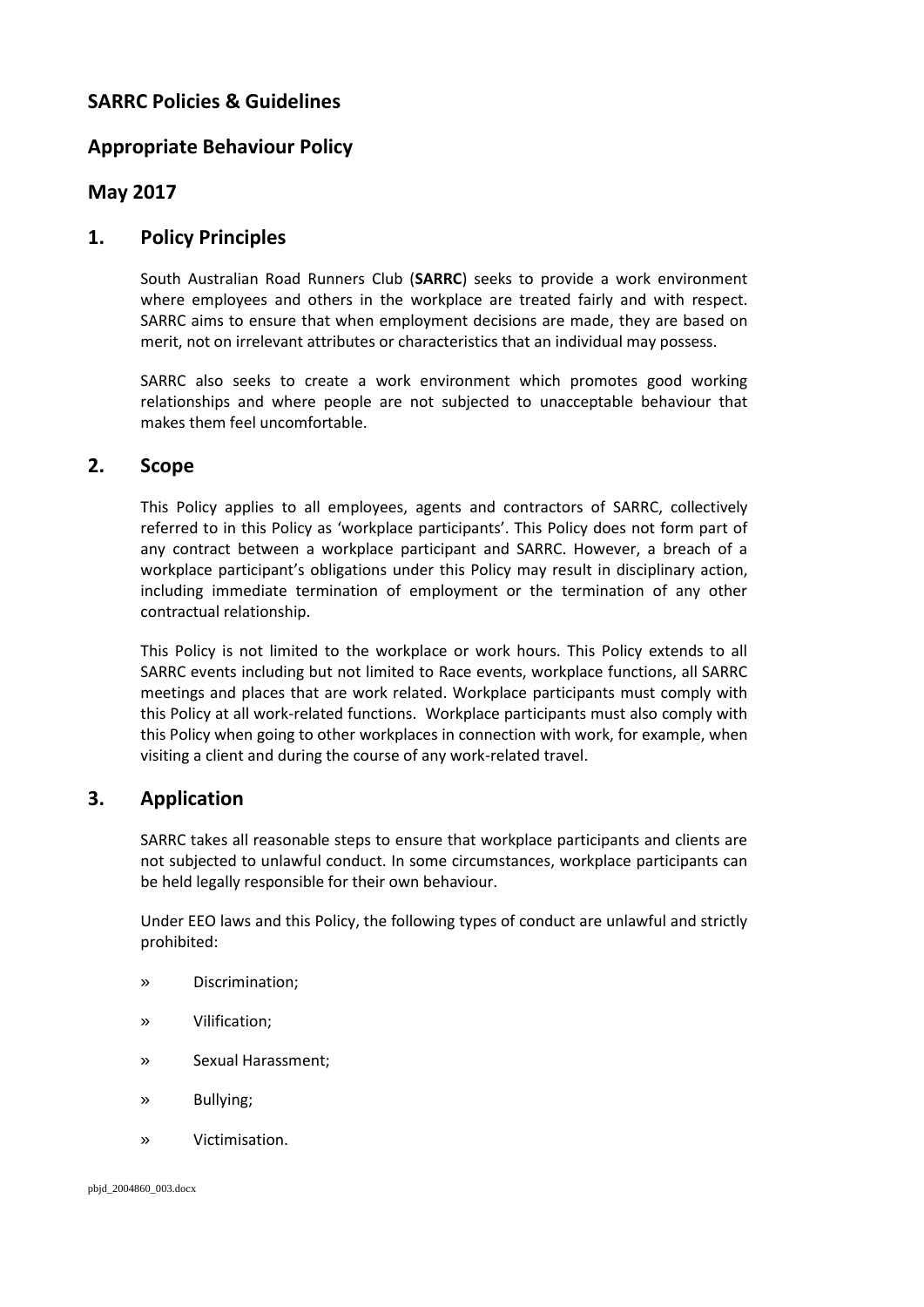## **4. Discrimination**

## **4.1 Definition**

Direct Discrimination occurs when a person is treated less favourably in their employment than others would be treated in the same or similar circumstances because of a ground of discrimination. Grounds of discrimination are set by law, differ between the States and Territories and include sex, race, age etc. A full list of the grounds of discrimination is set out below.

Indirect Discrimination occurs where there is a condition, requirement or practice that seems to apply equally to everyone, but:

- (a) workplace participants who have a ground of discrimination find it more difficult to comply with the condition, requirement or practice than those without a ground of discrimination; and
- (b) the condition, requirement or practice is not reasonable in the circumstances.

Discrimination also includes situations where a workplace participant harasses another person because of a ground of discrimination. Harassment is unwelcome conduct that a reasonable person would expect to offend, humiliate or intimidate. Harassment does not have to be directed at a particular individual to be unlawful. Behaviour which creates a hostile working environment for other workplace participants can also be unlawful.

A person can unlawfully discriminate against another person even if they did not intend to do so, if they nevertheless treat that person less favourably, on one of the grounds below.

#### **4.2 Grounds of Discrimination**

It is unlawful to discriminate against or harass a person based on a prohibited ground of discrimination. The grounds across Australia are:

- » Sex;
- » Gender identity;
- » Age;
- » Marital status, relationship status or domestic status;
- » Transgender, gender history, intersex or gender identity;
- » Religion or religious belief, activity or conviction;
- » HIV/AIDS;
- » Physical features;
- » Political belief or activity;
- » Parental status, parental responsibilities and family responsibilities;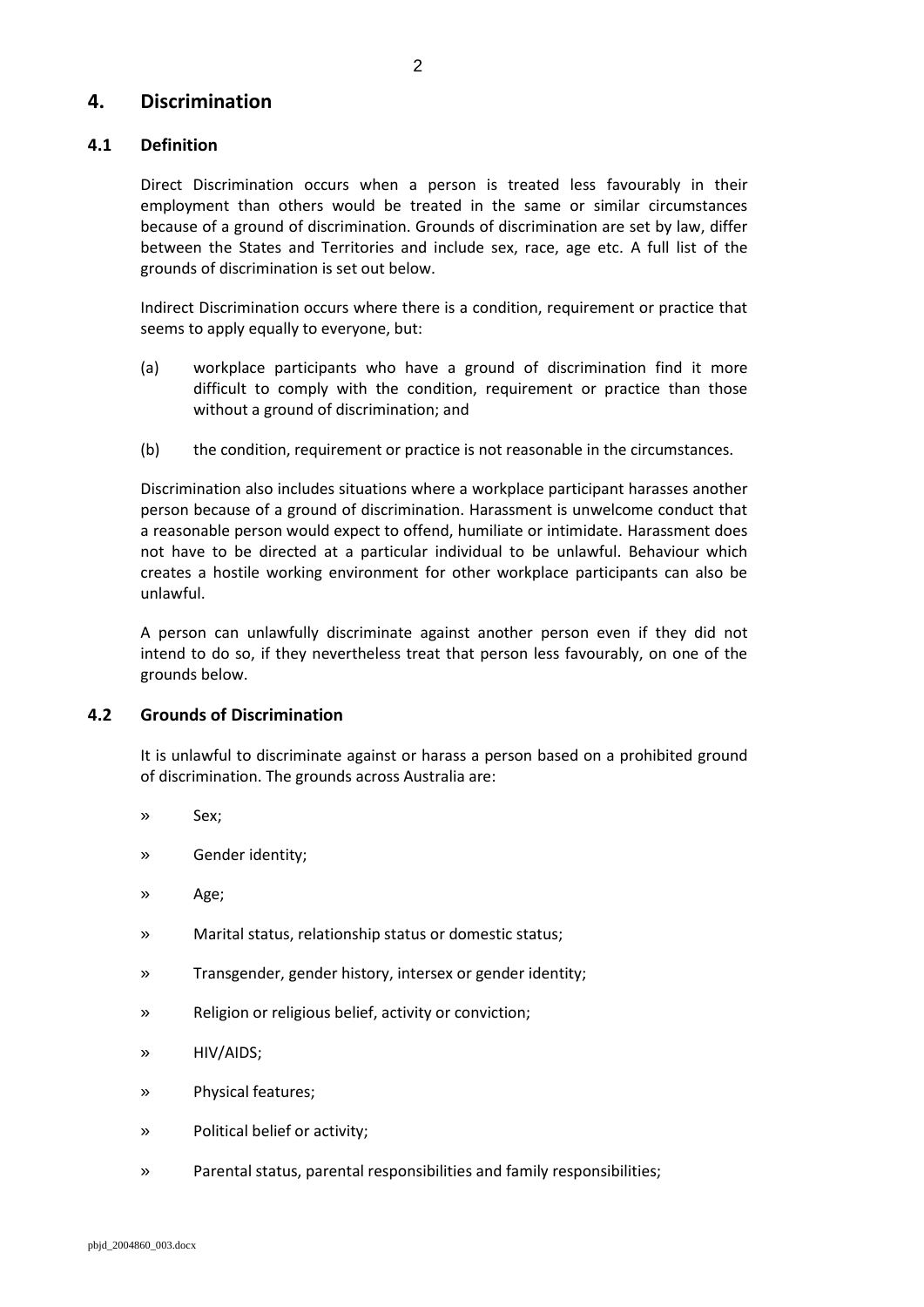- » Carer's responsibilities or Carer's status;
- » Lawful sexual activity, Homosexuality, sexual orientation, or sexual preference;
- » Pregnancy (including potential pregnancy) or breastfeeding;
- » Impairment/Disability including physical, mental and intellectual disability);
- » Race (including colour, nationality, national extraction, descent, ethnic, ethnoreligious, social origin or national origin);
- » Industrial activity or trade union membership;
- » Irrelevant criminal record;
- » Employment activity;
- » Political opinion, belief, view, activity or conviction;
- » Personal association with a person who is identified by reference to any of the above attributes.

#### **4.3 Examples of Discrimination**

- » Failing to offer training to an older workplace participant because you assume they will retire soon;
- » Failing to give a female workplace participant a promotion because she has children or is pregnant;
- » Racial or culturally insensitive jokes or racial nicknames;
- » Offensive comments about a workplace participant's sexuality;
- » Teasing a workplace participant about their disability;
- » Excluding or isolating a workplace participant because of their religion.

## **5. Vilification**

#### **5.1 Definition**

Vilification is a public act which incites hatred, severe contempt or severe ridicule of a person or group because of an attribute. The attributes across Australia are race, religious belief, homosexuality, transgender, disability, transexuality or HIV/AIDS. Vilification is a particularly serious breach of EEO laws and will be dealt with accordingly by SARRC.

#### **5.2 Examples of Vilification**

- » Sending a group/staff email containing a highly offensive racial joke;
- » Making derogatory comments about gay employees in a group of employees.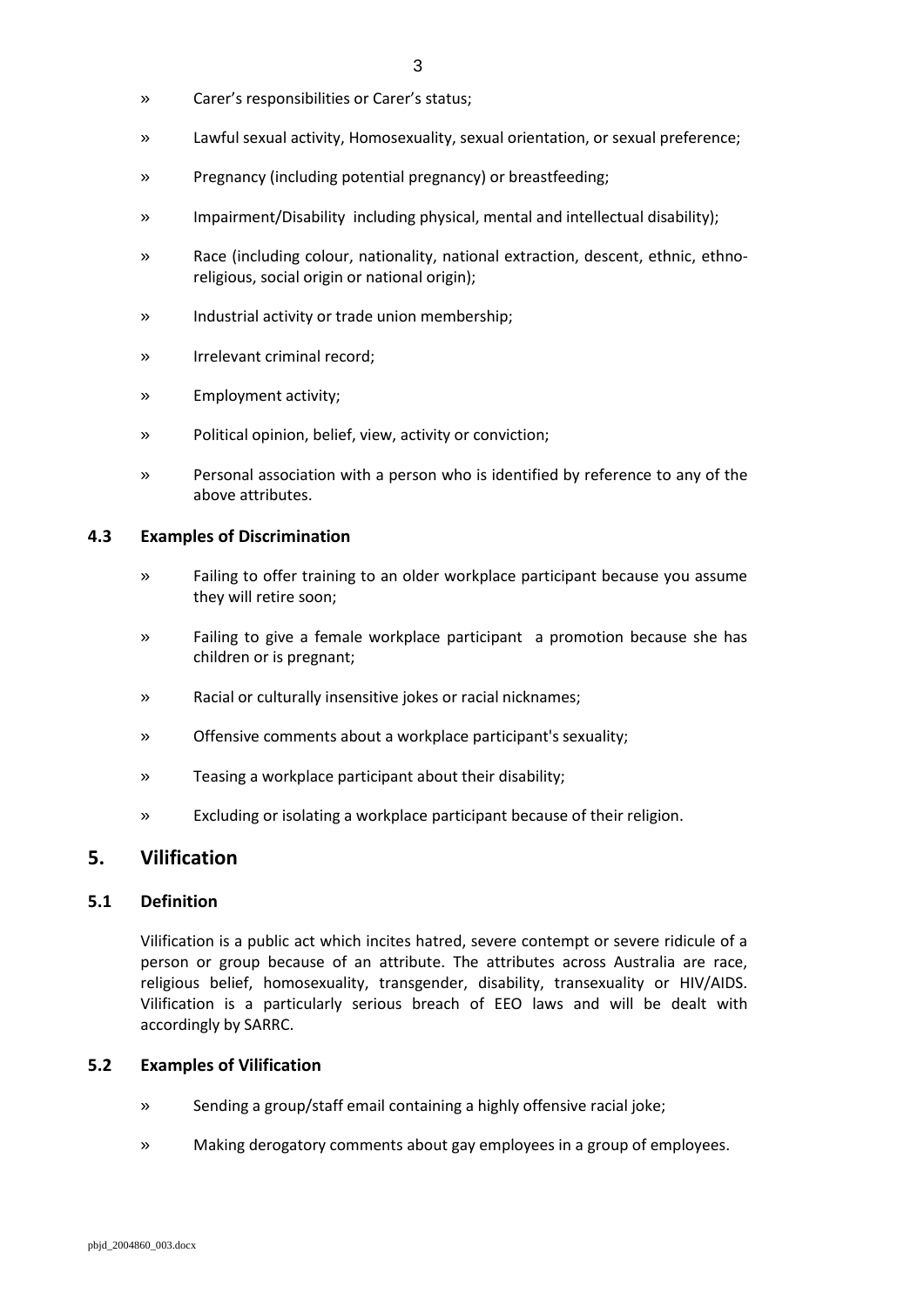## **6. Sexual Harassment**

### **6.1 Definition**

Sexual harassment is:

- (a) unwelcome conduct;
- (b) which is sexual in nature; and
- (c) that a reasonable person, having regard to all the circumstances, would anticipate the possibility that the conduct would offend, humiliate or intimidate.

Sexual harassment consists of unwelcome behaviour. Conduct can accordingly amount to sexual harassment even if the person did not intend to offend, humiliate or intimidate the other person. However, conduct will not be sexual harassment if a reasonable person, having regard to all the circumstances, would not have anticipated that the conduct would offend, humiliate or intimidate the other person.

Sexual harassment in the workplace is unlawful. The sexual harassment laws prohibit sexual harassment against both men and women. Same-sex harassment is also covered. Generally sexual harassment involves a pattern of unwelcome behaviour. However, one act is sufficient to constitute sexual harassment in some circumstances.

In addition to sexual conduct directed at a particular individual, sexual harassment also includes conduct that creates a sexually hostile working environment. Conduct that creates a sexually hostile working environment (eg one where pornographic materials are displayed generally as part of the accepted work culture), is equally unlawful.

Sexual harassment is not behaviour which is based on mutual attraction, flirtation or friendship. If the behaviour is mutual, consensual, welcome and reciprocated it is not sexual harassment.

#### **6.2 Examples of Sexual Harassment**

Sexual Harassment can be physical or non-physical. Examples include:

#### **Physical**

- » Physical contact, such as pinching, touching, grabbing, kissing or hugging;
- » Sexual assault.

#### **Non-Physical**

- » Staring or leering at a person or at parts of their body;
- » Persistent requests to go out where they are refused;
- » Suggestive comments about a person's body or appearance;
- » Sexual jokes or comments, sexually explicit conversations;
- » Displays of offensive material such as posters, screen savers, internet material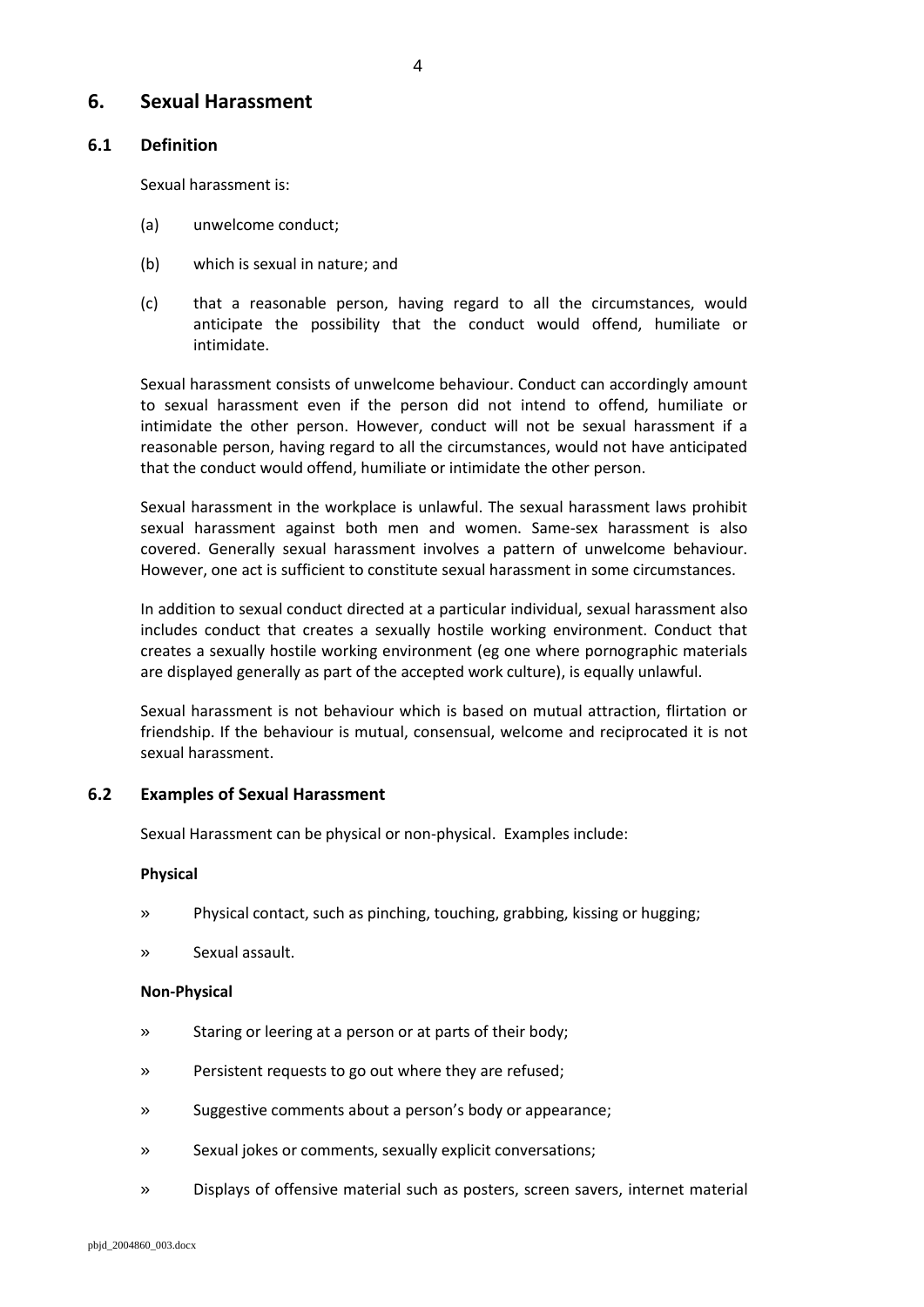5

etc;

- » Accessing or downloading sexually explicit or inappropriate material from the Internet;
- » Sending rude or offensive emails, attachments or text messages;
- » Advances on email, social networking websites or internet chat rooms;
- » Sexually explicit gifts e.g. 'Kris Kringle' gifts.

## **7. Bullying**

Bullying in the workplace will not be tolerated.

### **7.1 Definition**

Bullying is:

- (a) a repeated pattern of unreasonable behaviour;
- (b) that a reasonable person, having regard to all the circumstances, would see as unreasonable including behaving that is victimising, humiliating, intimidating or threatening; and
- (c) that creates a risk to health or safety.

Bullying behaviour does not need to be based on a ground of discrimination, such as sex, race, age etc. A person can be bullied for any reason. It may be that someone just does not like them.

For conduct to constitute bullying it must be repeated. A one-off incident would not normally constitute bullying. There is no requirement that the person deliberately or intentionally bully the person, however, intention may be relevant in assessing the severity of the conduct.

## **7.2 Examples of Bullying**

- » Physical assault or threats;
- » Initiation rites;
- » Verbal abuse or name calling;
- » Practical jokes;
- » Teasing/inappropriate comments;
- » Intimidating actions;
- » Excluding or isolating workplace participants e.g. withholding information, not talking to, excluding from discussion or meetings or exclusion from social occasions;
- » Rumours, gossip and innuendo;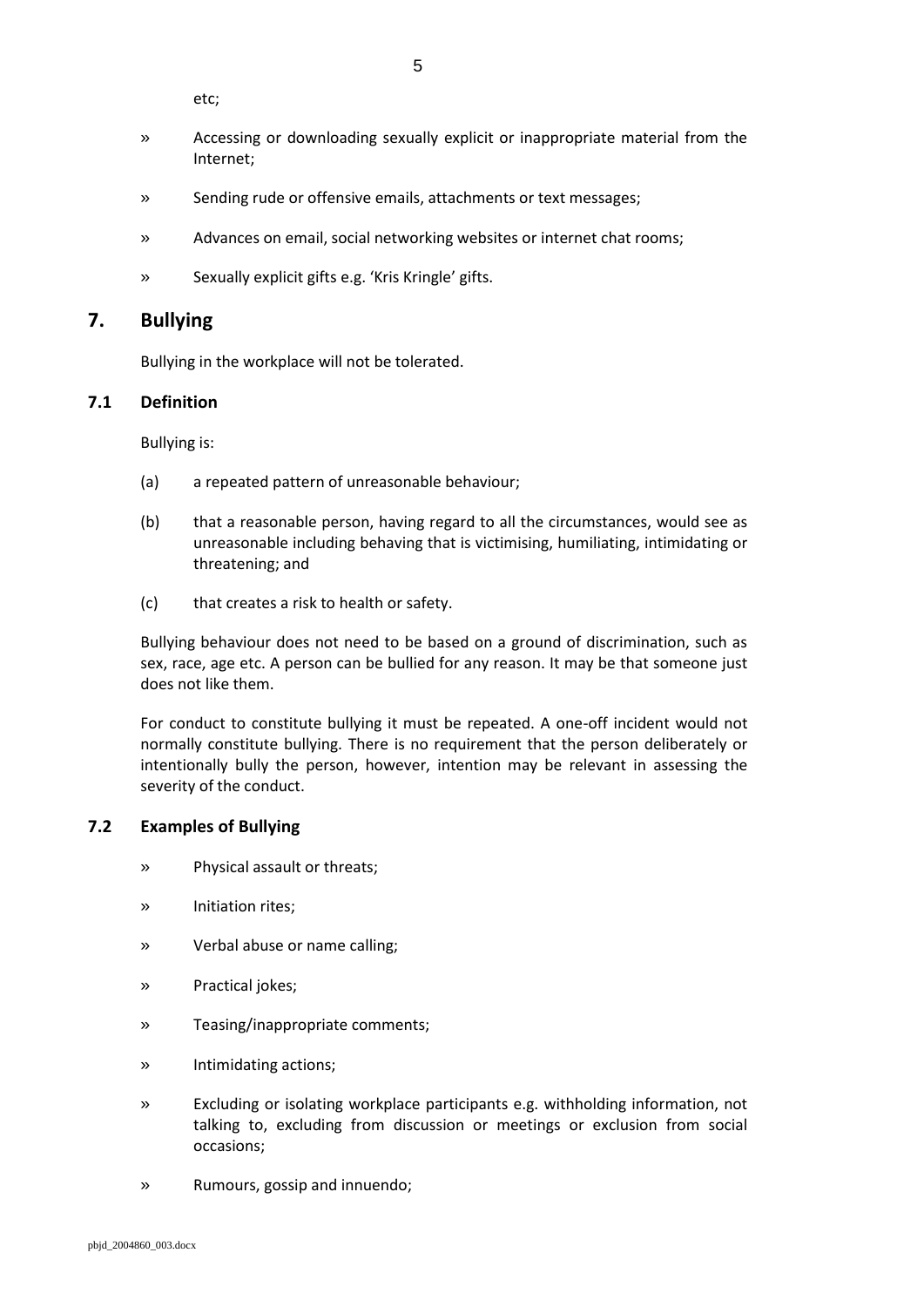- » Belittling opinions or unjustified criticism;
- » Deliberately setting objectives with unreasonable deadlines or changing objectives unfairly;
- » Unfair or unreasonable allocation of work and responsibilities;
- » Encouraging other employees to participate in the bullying behaviour.

#### **7.3 What is not Bullying?**

Bullying does not include:

- (a) Reasonable performance management;
- (b) Reasonable counselling; or
- (c) Legitimate managerial actions taken in a reasonable way such as disciplinary action, allocation of work in accordance with SARRC's policies and procedures, transfers/promotions/demotions/redundancies, work directions and orders and warnings about performance or conduct concerns.

It is not bullying for a Manager or supervisor to counsel a workplace participant about their performance or to warn them about unsatisfactory performance. Performance management and/or counselling are a necessary part of ensuring that workplace participants meet company standards of work and behaviour. Other reasonable managerial actions such as disciplinary action, work directions and orders, warning a workplace participant about unsatisfactory performance/conduct and allocation of work in compliance with business needs and systems do not constitute bullying.

## **8. Victimisation**

#### **8.1 Definition**

Victimisation is where a person is retaliated against or treated detrimentally because they have lodged a complaint, they intend to lodge a complaint or they are involved in a complaint of unlawful conduct.

If a workplace participant feels they have been subjected to unlawful conduct, they are encouraged to raise the issue using the complaint procedure outlined in this Policy. SARRC will not treat a workplace participant less favourably in their employment because they have made a complaint.

Further, workplace participants must not retaliate against a person who raises a complaint or subject them to any detriment. However, where a person lodges a false complaint in bad faith, that person may be disciplined.

#### **8.2 Examples of Victimisation**

» Excluding or isolating a person because they have lodged a complaint;

## **9. Responsibilities of Workplace Participants**

All workplace participants are required to maintain confidentiality if they are involved in a complaint procedure. If a workplace participant breaches confidentiality, they may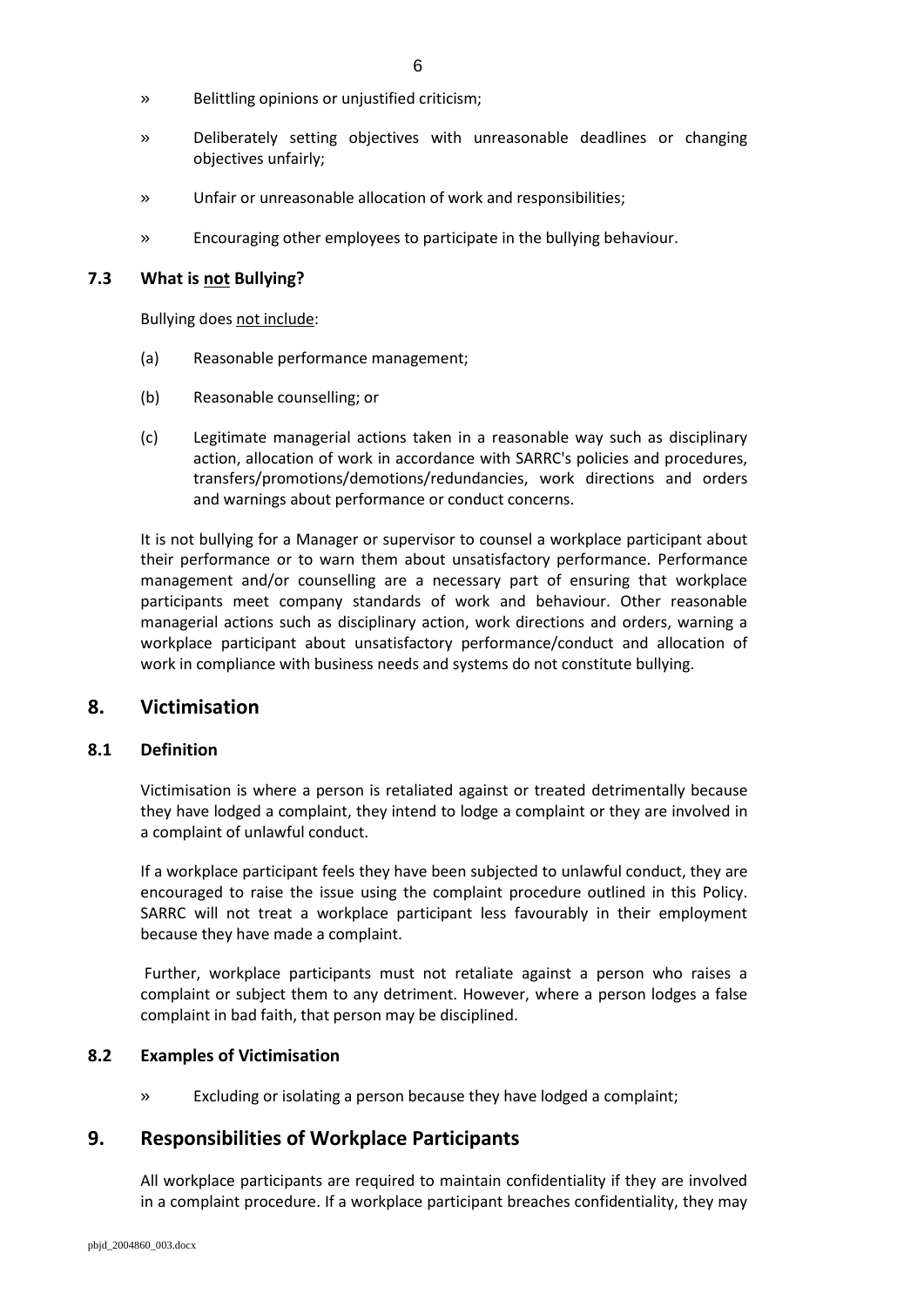be subjected to disciplinary action. Spreading rumours or gossip may also expose workplace participants to a defamation claim.

Workplace participants should be aware that in some circumstances they can be held legally responsible for their own unlawful conduct. Workplace participants who aid, abet or encourage other persons to engage in unlawful conduct can also be legally liable.

If you observe someone else at work being subjected to unlawful conduct or conduct that is potentially in breach of this Policy, SARRC encourages you to report this conduct particularly where is involves serious harassment or bullying that creates an unsafe work environment. However, it is not your responsibility to confront the alleged harasser or bully.

## **10. Breach of this Policy**

All workplace participants are required to comply with this Policy at all times. If an employee breaches this Policy, they will be subject to disciplinary action. In serious cases this may include termination of employment. Agents and contractors who are found to have breached this Policy may have their contracts with SARRC terminated or not renewed.

## **11. Complaint Procedure**

#### **11.1 What you should do if you have a complaint**

If you feel that you have been subjected to any form of unlawful conduct contrary to EEO laws or this Policy, you should not ignore it. You should address the issue in accordance with SARRC's complaint procedure set out in this Policy. SARRC encourages all workplace participants to raise issues under this Policy, and will treat all complaints seriously. Accordingly, once a complaint is made, SARRC will deal with the matter appropriately in accordance with this Policy.

If a workplace participant makes a false complaint in bad faith (i.e. making up a complaint to get someone else in trouble) that workplace participant may be disciplined. Such malicious complaints can also expose the complainant to a defamation claim. Further, if a workplace participant lodges an excessive number of complaints that SARRC determines to be unfounded, they may be disciplined.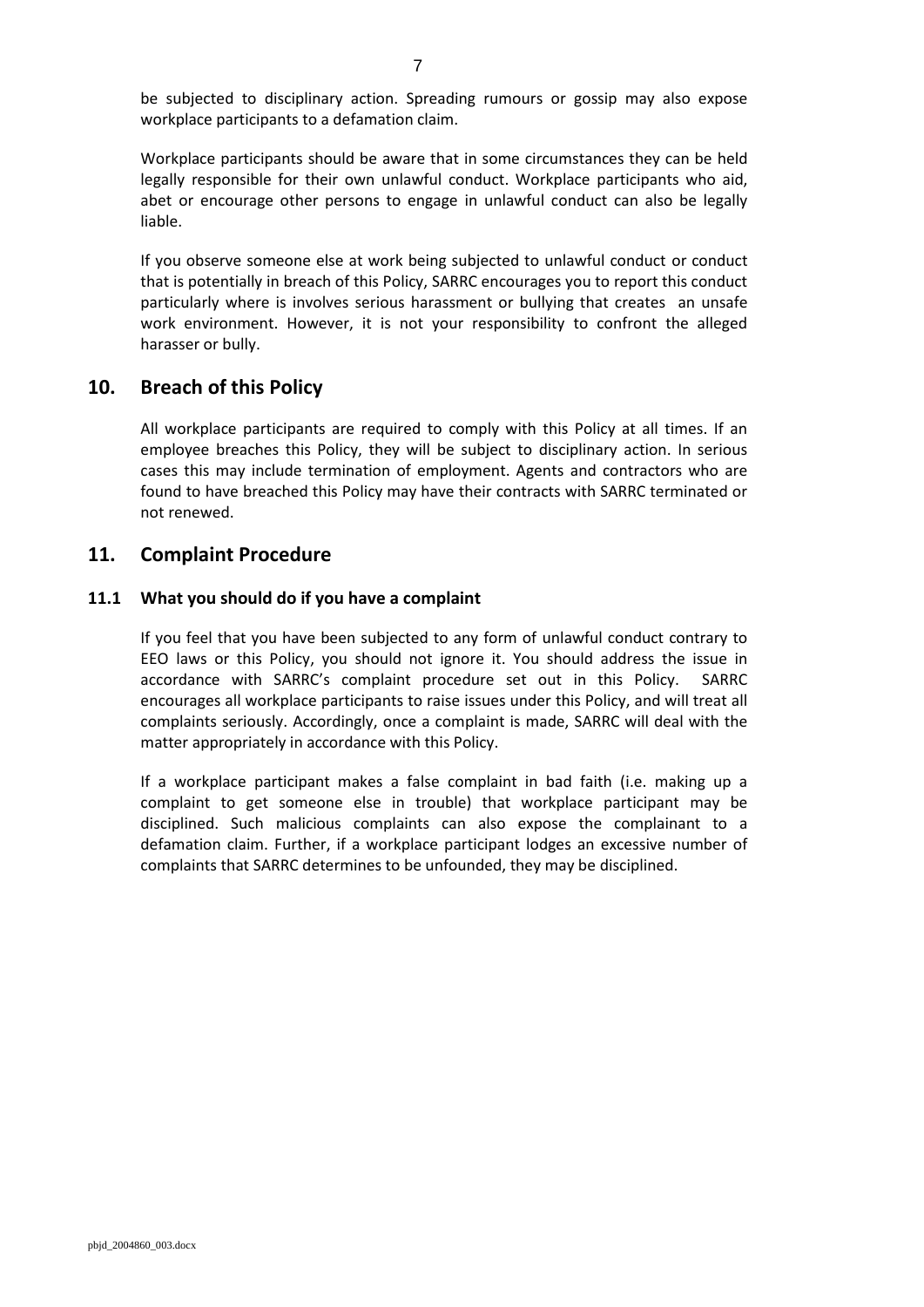#### **11.2 How do I confront the issue? Step 1**

If you feel comfortable doing so, address the issue with the person concerned. You should identify the offensive behaviour, explain that the behaviour is unwelcome and offensive and ask that the behaviour stop. It may be that the person was not aware that their behaviour was unwelcome or caused offence.

### **11.3 How do I report the issue? Step 2**

You should report the issue to a Company Contact Person. The following people are Contact Persons:

- » your Supervisor/Manager; or
- » A member of the Board Executive committee

Normally, the Contact Person will discuss your complaint with you. They will explain the relevant steps that can be taken to address your complaint.

The Contact Person will then determine the best way to deal with your complaint. There are two types of complaint procedures that can be used: informal and formal. The type of complaint procedure used will depend on the individual circumstances.

### **11.4 What will the Contact Person do?**

12. Given the nature of EEO complaints, and the need to maintain flexibility to resolve complaints, the action taken by SARRC will depend on the particular circumstances.

#### **12.1 Is my complaint confidential?**

The Contact Person will maintain confidentiality as far as possible. However, it may be necessary to speak with other workplace participants in order to determine what happened, to afford fairness to those against whom the complaint has been made and to resolve the complaint. If a complaint is raised and it appears that unlawful conduct had potentially occurred, in order to uphold this Policy, SARRC will need to take appropriate action in relation to the complaint.

All workplace participants involved in the complaint must also maintain confidentiality, including the person who lodges the complaint. Spreading rumours or gossip may expose workplace participants to disciplinary action, and in serious cases may constitute defamation.

Workplace participants may discuss the complaint with a designated support person or representative. However, the support person or representative must also maintain confidentiality.

#### **12.2 What happens under the Informal Complaint Procedure?**

Under the informal complaint procedure there is a broad range of options for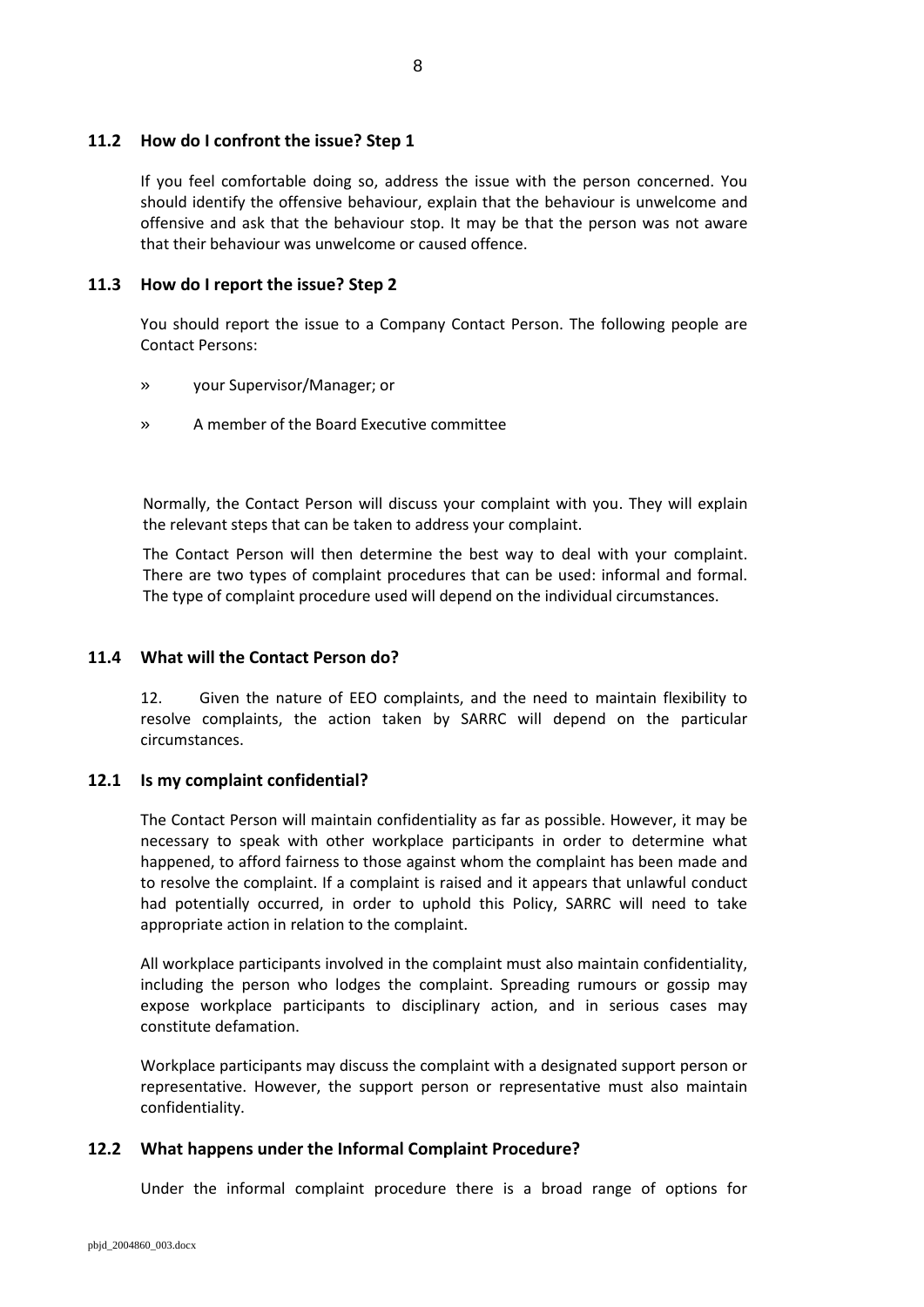addressing the complaint. The procedure used to address the issue will depend on the individual circumstances of the case.

Possible options include:

- » the Contact Person discussing the issue with the person against whom the complaint is made; and/or
- » the Contact Person facilitating a meeting between the parties in an attempt to resolve the issue and move forward.

The informal complaint procedure is more suited to less serious allegations that do not warrant disciplinary action being taken. In the informal complaint procedure there is no decision made about what did or did not occur, but rather, the Contact Person attempts to facilitate an outcome that is acceptable to all parties, including SARRC.

#### **12.3 What happens under the Formal Complaint Procedure?**

The formal complaint procedure involves a formal investigation of the complaint. Formal investigations may be conducted by a Contact Person, a SARRC employee or a person from outside SARRC (including consultant representatives), appointed by SARRC.

Where a complaint involves a disputed allegation that, if proven, may result in disciplinary action, it will generally be dealt with in accordance with the formal complaint procedure.

An investigation involves collecting information about the complaint and then making a finding based on the available information as to whether it is more likely than not that the alleged behaviour occurred or did not occur. Once a finding is made, a decision maker appointed by SARRC will consider any outcomes arising from the Investigation.

If SARRC considers it appropriate for the safe and efficient conduct of an investigation, workplace participants may be required not to report for work during an investigation. SARRC may also provide alternative duties or work during an investigation. Employees will be paid their normal pay during any such period.

#### **12.4 Possible Outcomes**

The possible outcomes will depend on the nature of the complaint and the procedure followed to address the complaint. The procedures outlined below are intended as a guide only to the possible outcomes which may be implemented. In every case, the actual outcomes and/or disciplinary procedure to be adopted will be a matter for the company's determination and in consideration of the circumstances as a whole.

#### **12.5 What are the possible outcomes if unlawful conduct has occurred?**

Where an investigation results in a finding that a person has engaged in unlawful conduct or breach of this Policy, that person may be disciplined. The type and severity of disciplinary action will depend on the nature of the complaint and other relevant factors concerning the employee's employment, and may include:

- » a formal warning;
- » counselling;